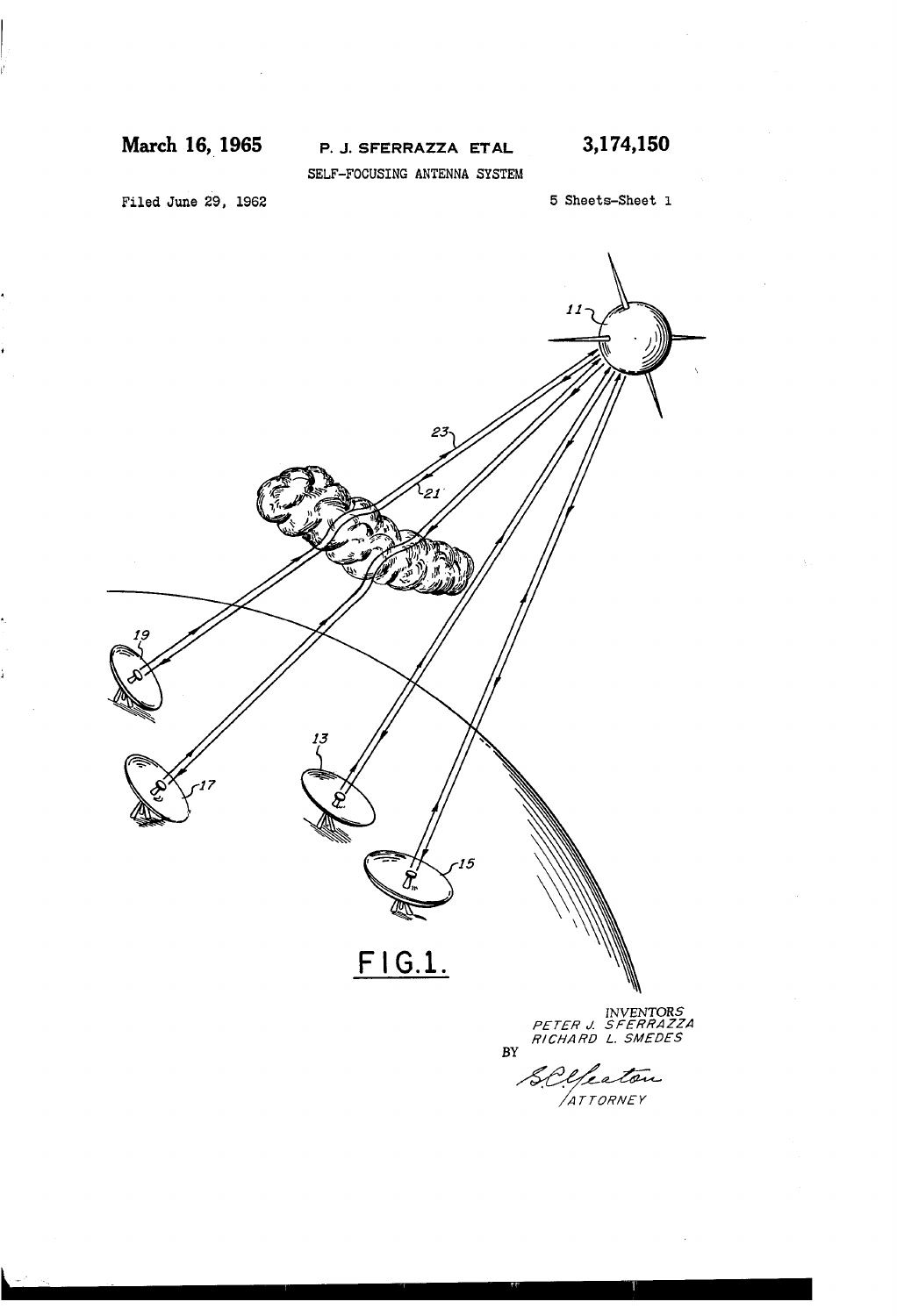

.F. ReferenCE  $-41$ ι SOURCE INVENTORS PETER J.SFERRAZZA FIG.2. BY FIGHARD LISHEDES A/CA/AAD L. SMEOES FIG. 2. BY HICHARD L.SMEDI

- 39

PHASE

COMPARATOR

**FILTER** 

 $\frac{2}{43}$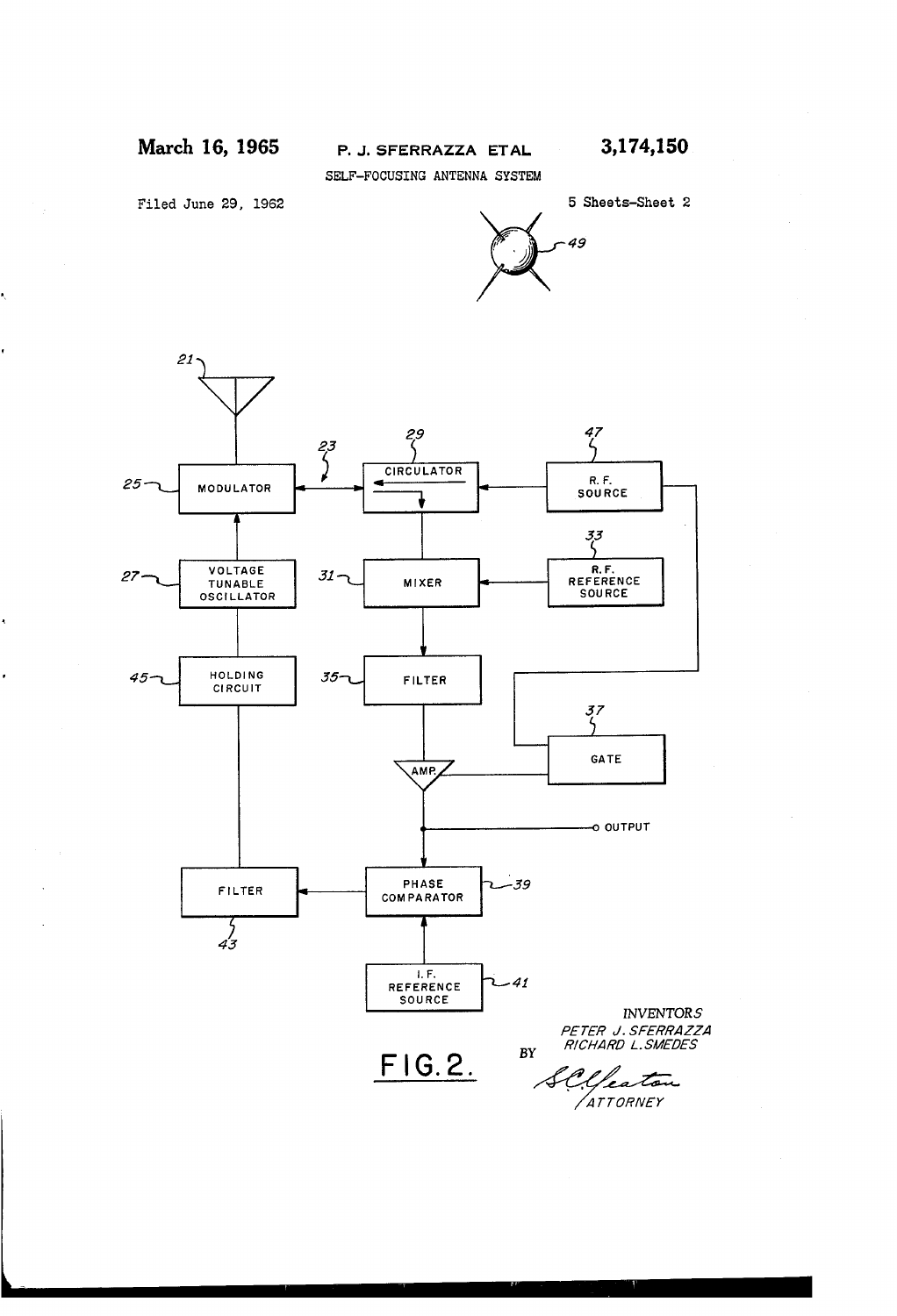

Į

## March 16, 1965 P. J. SFERRAZZA ETAL 3,174,150

SELF-FOCUSING ANTENNA SySTEM

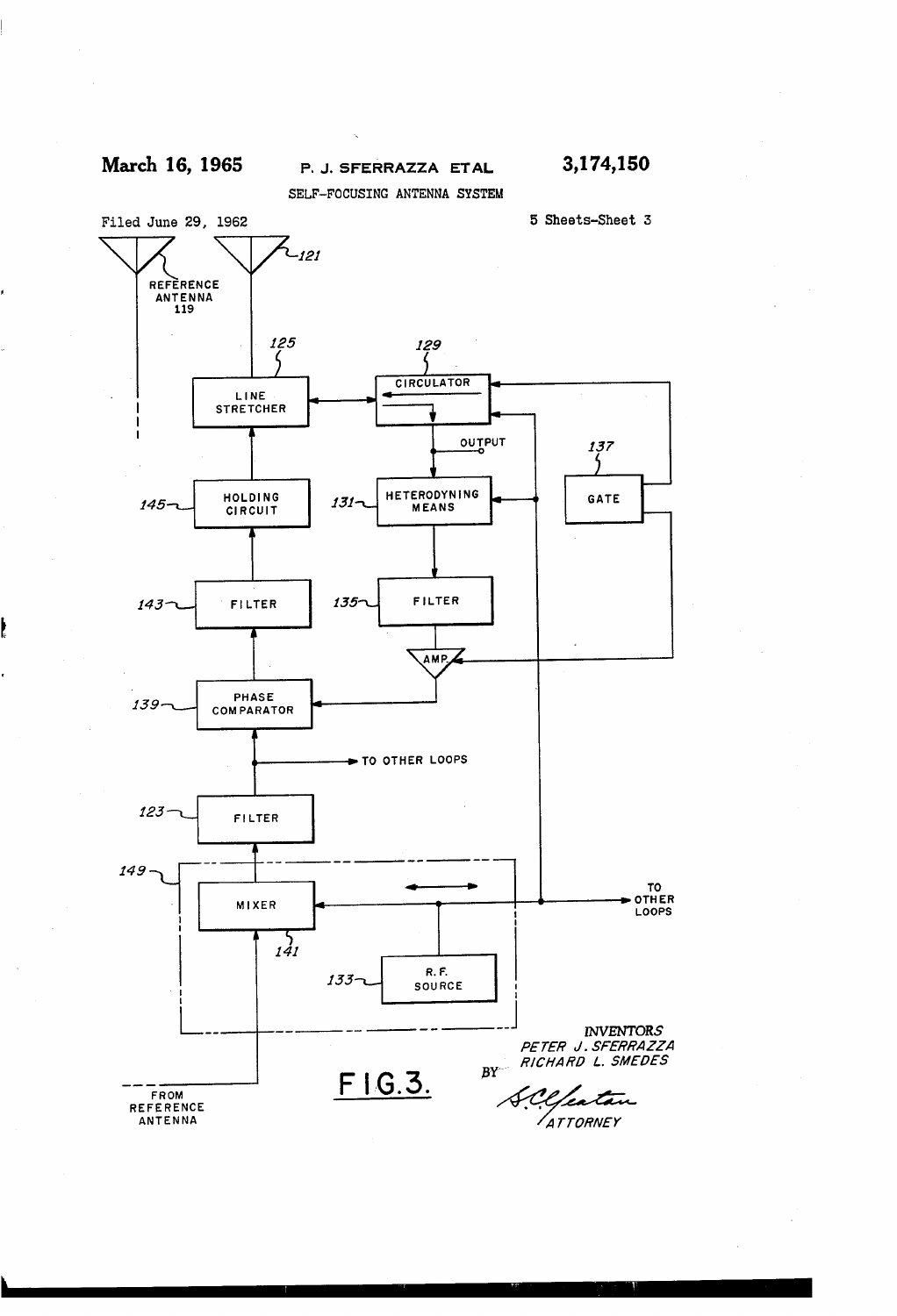

ATTORNEY

March 16, 1965

## P. J. SFERRAZZA ETAL

3,174,150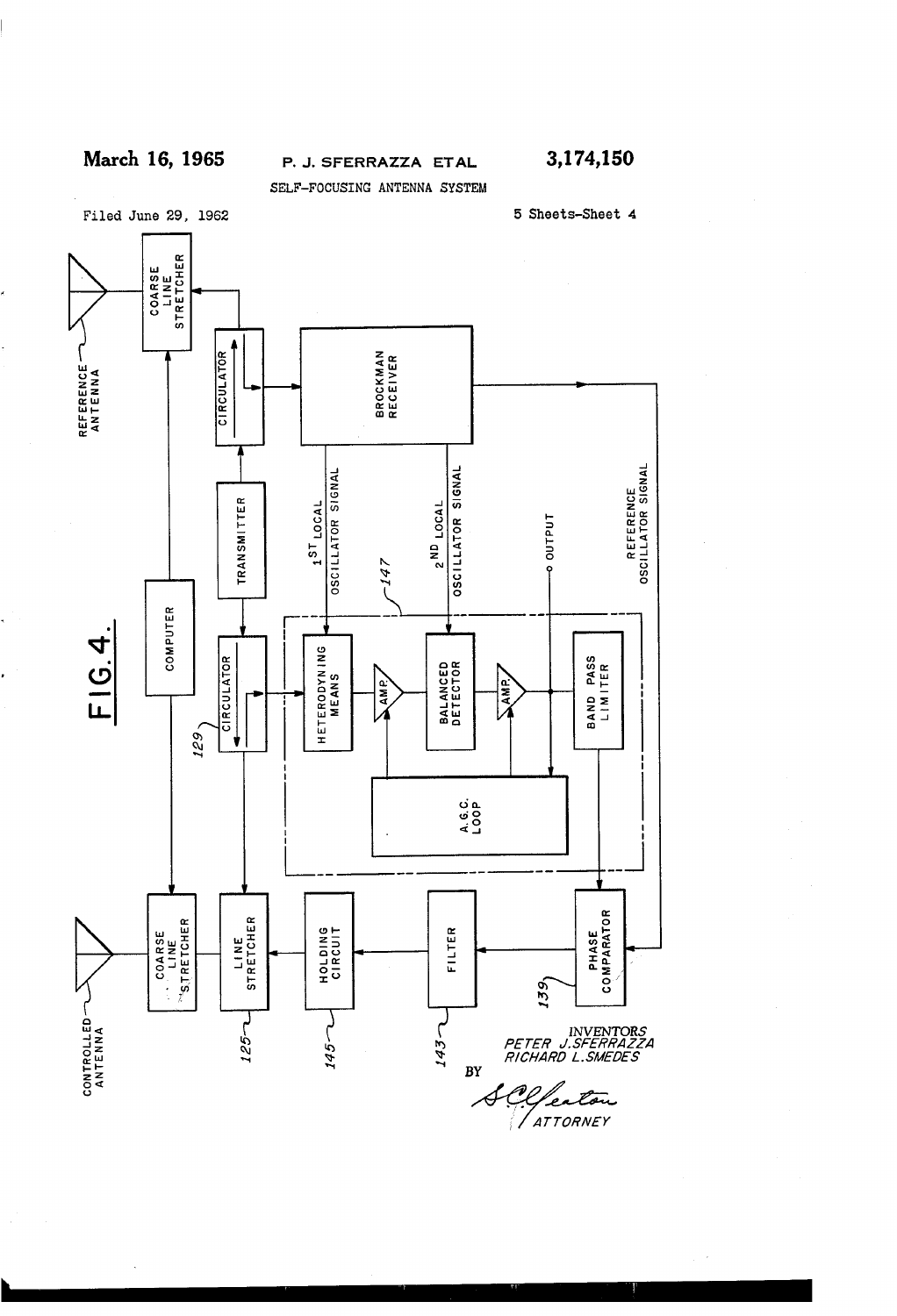SELF-FOCUSING ANTENNA SYSTEM

Filed June 29, 1962 5 Sheets-Sheet 5

١

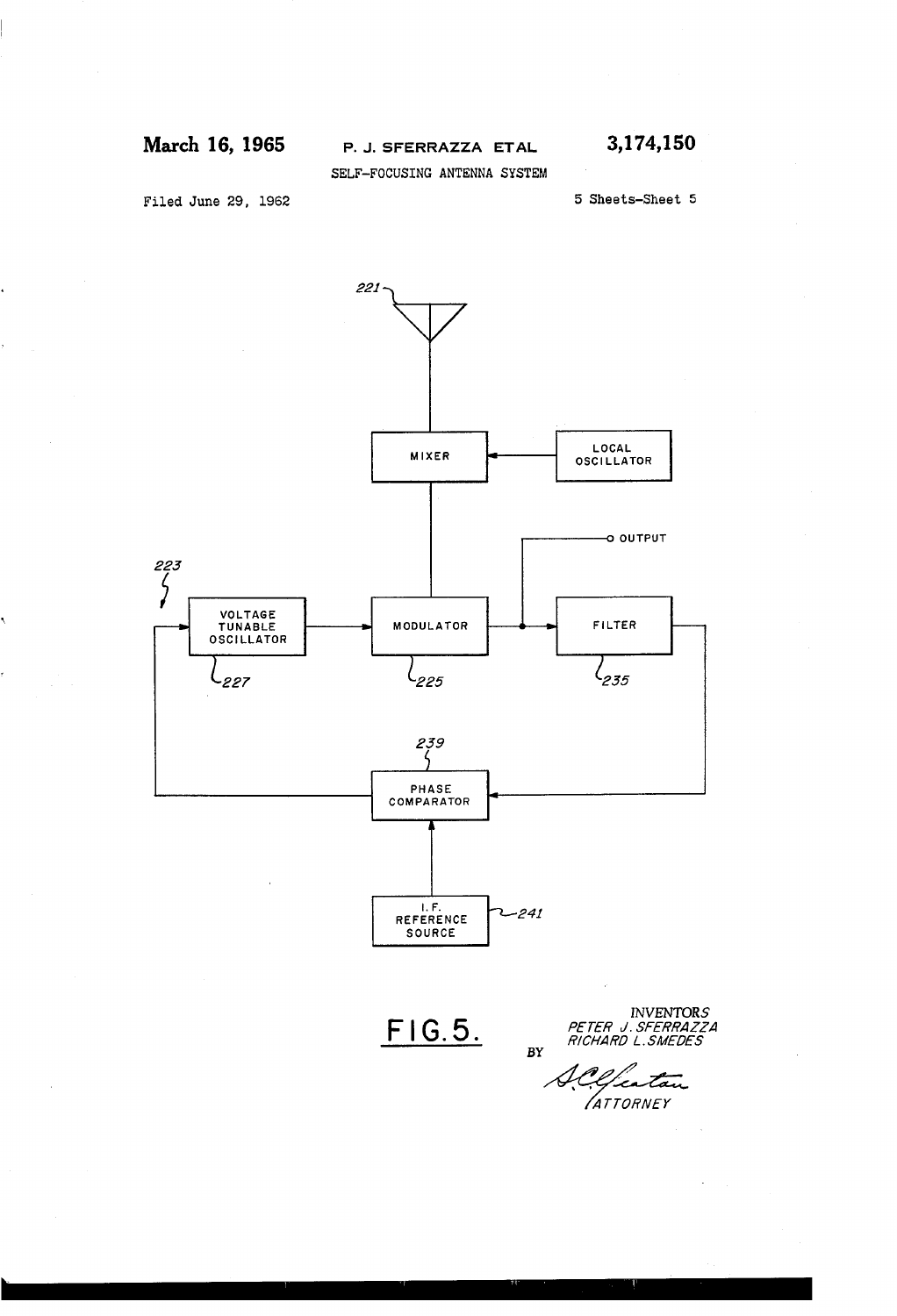1

## 3,174,150<br>SELF-FOCUSING ANTENNA SYSTEM Peter J. Sferrazza, Huntington, and Richard L. Smedes, Freeport, N.Y., assignors to Sperry Rand Corporation,<br>
Great Neck, N.Y., assignors to Sperry Rand Corporation,<br>
Great Neck, N.Y., a corporation of Delaware<br>
Filed June 29, 1962, Ser. No. 206,225<br>
11 Claims. (Cl. 343—100)  $\overline{5}$

This invention concerns an improved antenna system, and more specifically concerns a self-focusing antenna 10 all sidebands coherently. system.

High gain antennas usually depend upon large parabolic reflectors to concentrate the electromagnetic energy into a collimated beam. The amount of gain that can be achieved by increasing the diameter of the reflector 15 is limited, however, since extremely large reflectors require mechanical tolerances that are impractical to attain at a reasonable cost. Even though it might be possible to achieve a very high gain antenna by precise control of the surface contour, atmospheric disturbances 20 the invention, across the surface of such a large reflector would be sufficient to introduce variable phase decorrelations. Since both of these limitations result in phase errors, automatic phase control techniques can eliminate them.

Systems have been devised for steering a beam of 25 electromagnetic energy radiated from an antenna array, in which the various antenna elements are phased by means of computers so as to provide a coherent signal in a given direction. Although these prior art systems are intended to provide high gain by summing the con- 30 tributions of many individual antenna elements, the open loop control of the phase of the received or radiated electromagnetic energy leads to the same problem encountered with large parabolic reflectors. Although the computers adjust the phase of the individual antenna ele- 35 ments for the theoretical optimum performance in a given direction, atmospheric disturbances and the like can cause the theoretical adjustments to be in error.

Prior art phased array systems are also inadequate when the target is moving so that the received signal includes a Doppler component. The frequency as well as the phase of the signal at each element of the array must be corrected under these conditions. Since a continual phase change is equivalent to a frequency change,  $45$ the necessary frequency correction can be made by phase adjustment alone. This, however, requires such rapid phase adjustments that the computer methods become impractical.

Furthermore, the prior art systems are not applicable in communications systems wherein it is desirable to transmit and receive simultaneously. Such simultaneous transmission and reception requires the use of separate frequencies. Since prior art systems correct for phase only, a steering error will occur in that the angle of  $55$ radiation from phased arrays is a function of frequency as well as phase. This steering error also precludes the use of such prior art devices in communications systems since such systems require a considerable bandwidth. If the array is adjusted to receive the carrier frequency<br>properly, it will not be adjusted for optimum reception of the sideband frequencies.

The present invention overcomes the difficulties experienced in prior art devices by compensating for frequency as well as phase variations on a closed loop basis.  $65$ 

It is therefore an object of the present invention to provide an antenna array system capable of focusing on rapidly moving targets.

Another object of the present invention is to provide an extremely high gain receiving or transmitting antenna 70 at a reasonable cost.

A further object of the present invention is to provide

 $\overline{2}$ 

a self-focusing antenna system capable of focusing on targets in the near-field as well as in the far field.

Still another object of the present invention is to provide a self-focusing antenna array system capable of receiving and transmitting on different frequencies without steering error.

Yet another object of the present invention is to provide a broadband antenna array system that is capable of locking on a narrow band carrier signal yet receiving

The individual features which are believed to be characteristic of this invention, together with further objects, will be better understood from the following description considered in connection with the accompanying drawings in which several embodiments of the invention are illustrated by way of example.

FIG. 1 is a perspective view illustrating a typical environment in which the invention is to be used,

FIG. 2 is a schematic block diagram of one form of

FIG. 3 is a schematic block diagram of another form of the invention,

FIG. 4 is a schematic block diagram of a form of the invention for use under severe operating conditions, and

FIG. 5 is a schematic block diagram of still another form of the invention to be used for reception only. Referring now to the drawings, FIG. 1 illustrates a situation in which a stationary target 11 contains a radio frequency signal source. Rays of electromagnetic energy originating at this source traverse different paths in reaching the individual antenna array elements. The rays reach antenna elements 13 and 15 by a reasonably direct

route, however those reaching elements 17 and 19 must pass through a region of atmospheric disturbance. The phase of the signals intercepted by an individual antenna element thus depends upon the physical path length and the propagation anomalies encountered by the ray in reaching that antenna element.

The phase delay in these paths is reciprocal so that a signal traversing a path 21 in the receive direction will experience the same phase shift as a signal traversing the corresponding path 23 in the transmit direction.

If, now, the phase delay of the signals received at each element is determined with respect to a common reference, the succeeding wave may be re-transmitted with an initial phase displacement that is the complex conjugate of the phase of the received wave. The phase delay experienced by the re-transmitted waves will just counteract the initial phase displacement given each wave 50 and the energy from the various antenna elements will reach the target coherently.

If target 11 were moving, the received signals would contain a Doppler shift in frequency that might be different at each antenna element. This situation requires complete synchronization: the frequency as well as the phase of the re-transmitted wave must be corrected in each antenna element and its associated circuits in order to provide signal coherence at the target.

FIG. 2 depicts, in schematic form, one type of phase 60 locked loop embodying the principles of the present<br>invention. This circuit can correct for Doppler frequency shifts as well as phase shifts.

An antenna element 21 is coupled to a phase locked loop 23 through a reciprocal single sideband suppressed carrier modulator 25. Any suitable modulator of this type may be used for this purpose, such as the frequency converter described by P. J. Sferrazza, one of the present applicants, in U.S. Patent 2,745,060. Such modulators are capable of producing an output voltage equivalent to the frequency and phase difference between the received

signal and the oscillator signal. A voltage tunable oscillator 27 supplies a modulating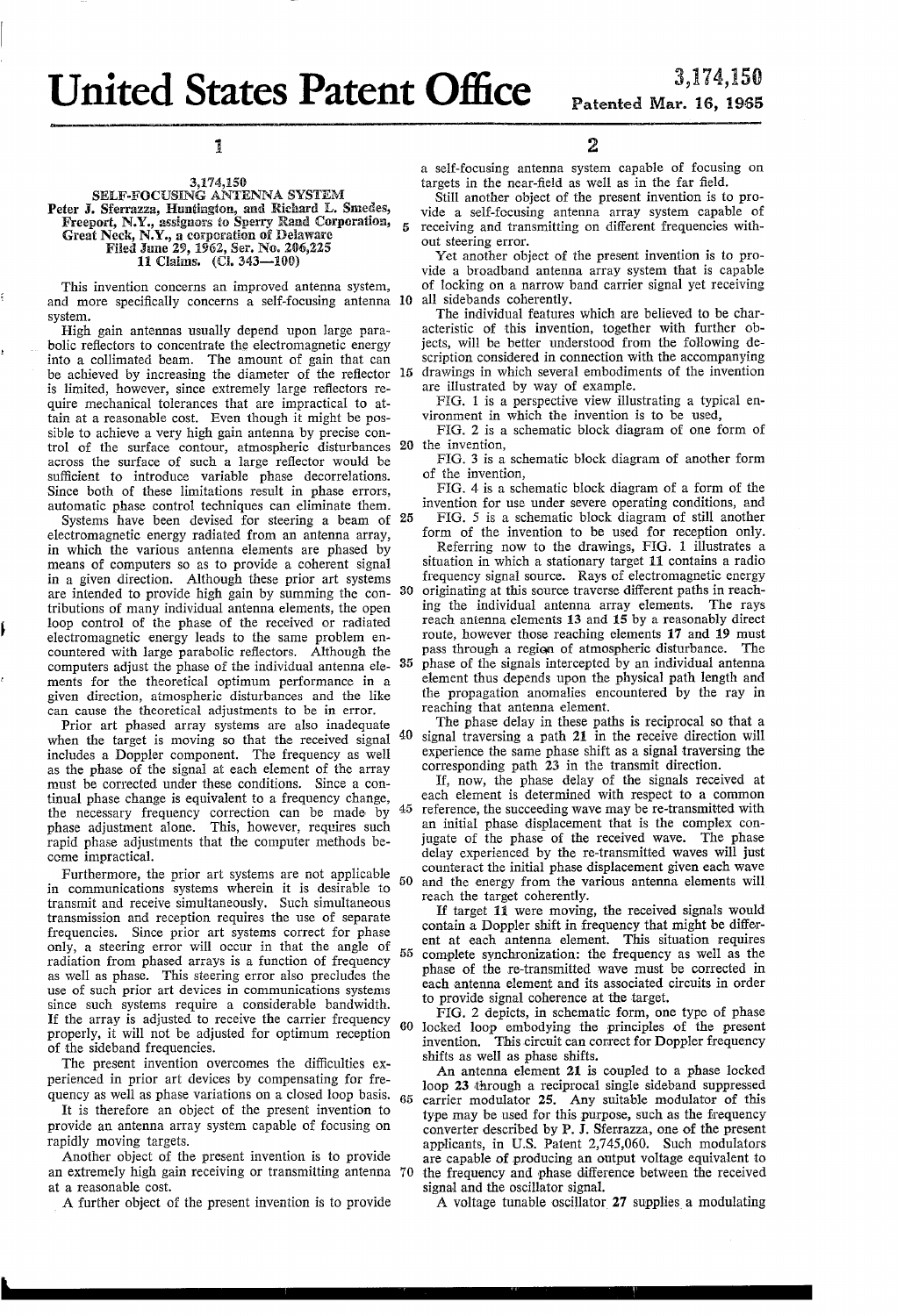$\overline{5}$ 

50

signal to the modulator 25. The difference signal from the modulator 25 is fed through a circulator 29 to a mixer 31 where it is subtracted from the output of the radio frequency reference voltage source 33. The reference source 33 generates voltages at a frequency equal to that which finally reaches the target, as will be demonstrated later. A low pass filter 35 is coupled to the output of the mixer 31 to assure that only the lower sideband or difference frequency obtained from the mixer 31 is passed. A gate 37 switches the circuit alternately between the  $_{10}$ transmit and receive conditions. During the receive portion of the cycle, the gate 37 permits signals to be passed to a conventional phase comparator 39. During the transmit portion of the cycle, the gate 37 permits energy from a radio frequency source 47 to be passed to  $_{15}$ the circulator 29. The phase comparator receives the loop signal as well as a signal from the intermediate frequency reference source 41. The phase of the output signal from the source 41 determines the phase of the signal reaching the target. The comparator 39 produces an output voltage whenever the frequency or phase of the signal from the loop departs from the signal from the reference 41. Any output from the phase comparator 39 is smoothed by a filter 43 and passed to a conventional pulse stretcher or holding circuit 45. The voltage  $25$ tunable oscillator 27 produces a modulating voltage whose frequency and phase are determined by the voltage applied to its input terminals. A variety of types of oscillators are available for this purpose. Typical of these are the oscillators described in the article: "Reactance 30 Tube Modulation of Phase Shift Oscillators" by Dennis and Felch, pp. 601-7 of the Bell System Technical Journal for October 1949.

The radio frequency source 47 provides energy for transmission. The frequency of this source is made to 35 be numerically equal to the sum of the frequencies of the outputs of the source 33 and the source 41. The source 47 is coupled to the antenna 21 through the circulator 29 and the modulator 25.

The entire antenna array system typically comprises 40 several antenna elements 21 coupled to their respective loops 23. Each loop is fed by the common reference sources 33 and 41 and by the common transmitter source 47.

To better understand the operation of this embodiment  $_{45}$ of the invention, assume that the first signal has just been returned from the target. Assume further that the phase of this signal is retarded and the Doppler frequency shift is such that the received frequency is lower than the frequency reflected from the target.

The output of the modulator will be equal to the received signal minus some initial modulating signal supplied by the oscillator. This output signal of the modulator may be considered as being composed of a known component plus an unknown component. The known 55 component is equal in frequency to that of the signal actually reflected at the target and therefore equal to the signal at reference source 33. The unknown component includes the Doppler frequency and the phase delay of the received wave plus the frequency and phase charac-  $60$ teristics of whatever modulating signal is supplied by the oscillator. The modulator output signal, in passing through mixer 31 and filter 35, is subtracted from the reference voltage from source 33. Since the signal from source 33 is equal to the known component of the modu-  $65$ lator output voltage, only the unknown component is passed on to phase comparator 39. This unknown component will initially differ from the intermediate frequency reference voltage from source 41 and thus produce an error voltage tending to change the frequency  $70$ and phase of oscillator 27. This transitory situation will exist until the oscillator produces a modulating voltage such that no signal appears at the output of the phase comparator. When this balanced condition exists, the unknown component being supplied to the phase com-  $75$ 

parator from filter 35 is equal to the intermediate frequency reference source 41. Therefore, the frequency of the signal from source 41 is equal to the sum of the Doppler and the modulating frequencies. Or stated as a corollary, the modulating frequency at balance is equal to the difference of a frequency from source 41 and the

Doppler frequency. Similarly, under these conditions, the phase angle of the modulating signal will be equal to the difference between the phase of the signal from source 41 and the phase delay of the received signal.

The oscillator will be maintained at this setting by holding circuit 45 during the succeeding transmit period. The signal from source 47 has a frequency equal to the

sum of the frequencies of source 33 and source 41. In passing through the modulator, the modulating frequency will be subtracted from this transmitter frequency. Since the modulating frequency is equal to the difference between the frequency of source 41 and the Doppler frequency, the frequency radiated from antenna element 21 will be equal to the frequency of source 33 plus the Doppler frequency. The phase of the radiated signal will be advanced from the phase of the signal from reference source 41 by an amount equal to the phase delay of the received signal.

In travelling to the target, the signal will experience a phase delay and frequency shift just sufficient to counteract the initial displacement from the references given to the radiated signal. The portions of the composite signal from the individual antenna elements of the array will arrive at the target coherently.

The foregoing explanation assumed a Doppler shift such that the received signal was lower in frequency than the signal reflected from the target. If a Doppler shift is encountered in which the received wave has a higher frequency than the signal reflected from the target, the opposite correction will take place in the loop so that transmitted signal coherence at the target will still be obtained.

A somewhat similar embodiment of the invention may be used when the target position is restricted to the far field of the antenna array. Under these conditions, the Doppler frequency shift to each antenna element or focusing loop is identical since rays of energy to the various antenna elements are substantially parallel.

This embodiment of the invention comprises a reference antenna element and one or more controlled antenna elements. Each controlled element is coupled to an individual phase locked loop.

FIG. 3 illustrates a controlled antenna element and a typical circuit that may be associated with it in using this embodiment of the invention.

The reference antenna element 119 communicates with a mixer 141. Energy received by the reference antenna element causes a signal to enter the mixer 141 where it is mixed with a signal from a radio frequency source 133 to provide an intermediate frequency reference signal.

Portions of this reference signal as well as portions of the radio frequency source energy are coupled to each loop in the overall system.

An error signal controlled TEM mode line stretcher 125 in the phase locked loop communicates with the associated antenna element  $121$ . The line stretcher 125 may be constructed conveniently from conventional coaxial or planar transmission line operating in the TEM mode. The velocity of propagation associated with this mode is substantially independent of frequency and substantially equal to the free space velocity of electromagnetic energy. Because of this feature, beam steering errors inherent in ordinary phase shifters can be eliminated and high gains over broad bandwidths can be realized. Line stretchers of this type require a simple rotational or translational movement for their adjustment. Servomechanisms for converting an error signal into these types of mechanical movement are well known in the art.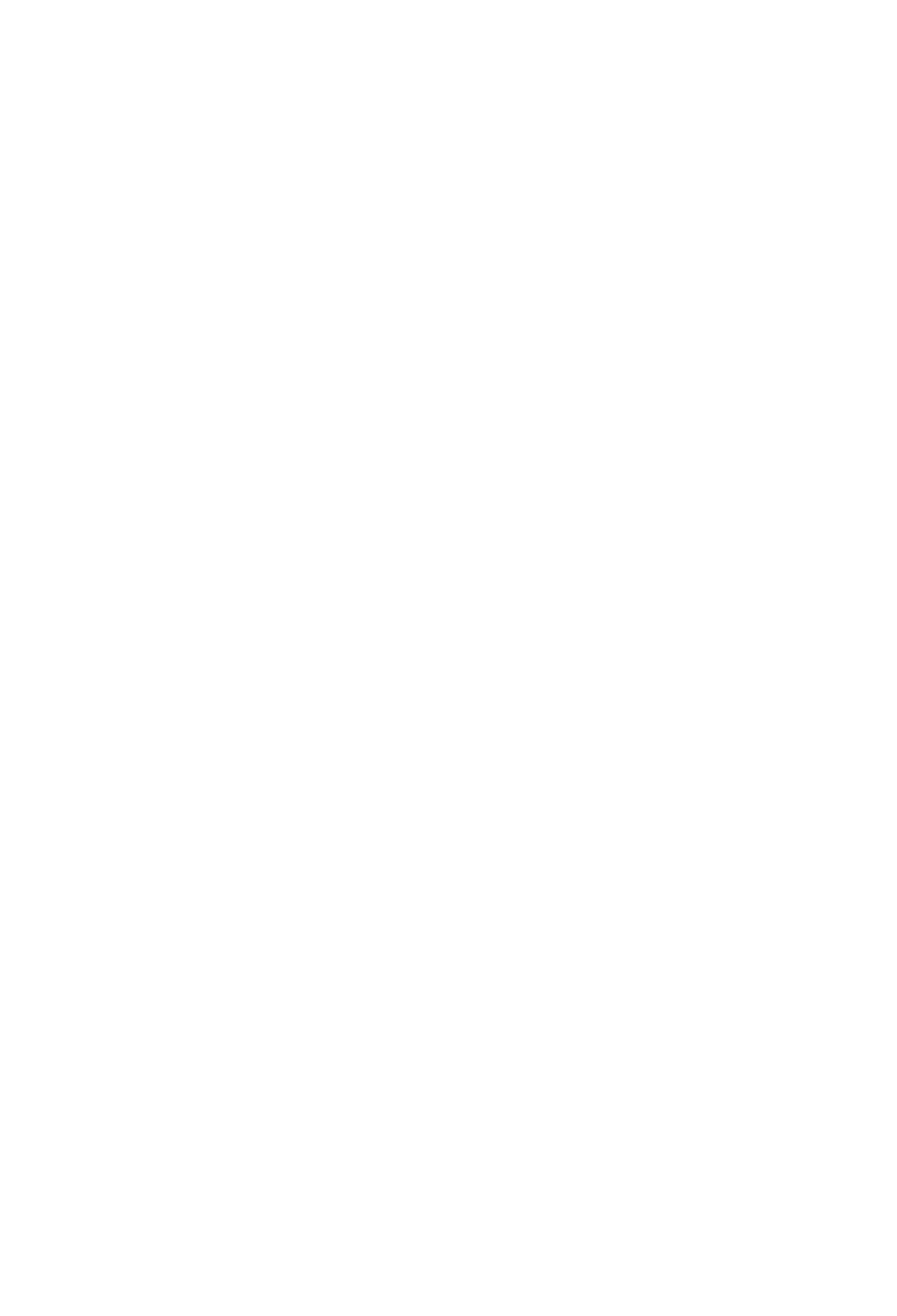The line stretcher 125 is coupled through the circulator 129 to a heterodyning means 131. The heterodyning means 131 is also coupled to the radio frequency source 133. Filter 135 and filter 123 preferably are designed to pass only the Doppler frequency component of the incoming signal. This provides the advantage of narrow band operation of the closed loop components without sacrificing wideband signal reception as will be demonstrated.

A gate  $137$  switches the circuit alternately between  $10$ the transmit and receive conditions. During the receive portion of the cycle, the gate 137 permits signals to be passed to the conventional phase comparator 139. During the transmit portion of the cycle, the gate 137 permits energy from the radio frequency source 133 to be cou- 15 pled to the circulator 129. A similar gate circuit and circulator may be employed in the reference antenna circuit for transmit and receive applications.

For applications in which this embodiment of the invention is to be used for reception only, it is sometimes 20 more convenient to replace the line stretcher with a variable delay line operating in the TEM mode. Such a delay line can be placed between the heterodyning means and the phase comparator so as to operate on the intermediate frequency energy. 25

The comparator 139 is also coupled to receive an intermediate frequency reference signal from mixer 141. Any output from comparator 139 is smoothed by low pass filter 143 and passed to holding circuit 145. Holding circuit 145 conveniently may comprise a conventional 30<br>pulse stretcher or "box car" circuit. Holding circuit 145 is coupled to the conventional mechanical servo control means in controlled line stretcher 125.

Radio frequency source 133 is coupled to a circulator 129 in each loop so that a portion of its output may  $35$ be supplied to the various antenna elements during periods of transmission.

To better understand the operation of this embodiment of the invention, assume that a signal containing an unknown Doppler shift and phase shift with respect to 40 source 133 reaches the antenna element 121. Another portion of the same wave front impinges on the reference antenna element 119, causing a signal to enter the mixer 141. The mixer 141 passes the difference frequency between the signal from the reference antenna  $45$ element 119 and the signal from source 133. Since the received signal comprises a frequency component equal to the transmitted frequency from the source 133 plus a Doppler frequency component, mixer 141 passes only this Doppler component. The mixer 141 and the source 133 constitute a reference source 149 from which the Doppler frequency output may be used as a reference signal for the various phase comparators in the system. The phase of this reference voltage is the same as the phase of the signal eventually reaching the target, as will 55 be demonstrated.

Another portion of this received signal passes directly from the antenna 121 to the line stretcher 125 where it experiences a phase shift depending upon the initial<br>adjustment of this member. The shifted signal passes<br>through circulator 129 to the heterodyning means 131. 60 This heterodyning means cooperating with low pass filter 135, provides a signal whose frequency is the difference<br>between that of the received signal and the signal from source 133. The frequency of this difference signal, how-65 ever, is the Doppler frequency of the received signal. The phase of this signal with respect to source 133 is equal to the phase delay of the received signal plus whatever phase displacement was provided to the signal in passing through line stretcher 125. This signal is cou-70 pled to phase comparator 139. Since the frequency of this signal and that of the reference are both equal to the Doppler frequency, the Doppler frequency variations in the received signal are automatically neutralized.

voltage output will be obtained from comparator 139. This voltage is coupled to the controlling elements in line stretcher 125 so that this member is adjusted until the phase of the signal reaching phase comparator 139 equals the phase of the reference signal from mixer 141. When this condition of balance has been attained, substantially no voltage will appear at the output terminals of the phase comparator 139 and the setting of the line stretcher 125 will remain fixed until a subsequent change in the received signal requires that a readjustment be made.

At balance, the phase change imparted to the received signal must be sufficient not only to overcome the phase delay of this signal with respect to the output of source 133, but also to shift the phase by an additional amount necessary to overcome the phase discrepancy between the outputs of the mixer 141 and the source 133. Or stated as a corollary, the line stretcher advances the phase of the received signal by an amount equal to the phase angle of the received signal with respect to the output of source 133 plus the phase angle of the output of the mixer 141 with respect to the output of the source 133.

The succeeding pulse of transmitter energy passes through the line stretcher and receives the same phase displacement as that experienced by the previous pulse of received energy. This transmitted signal, in travelling between the antenna and target, is delayed in phase by the same amount as that experienced by the previously received signal. Thus, the phase delay experienced by the transmitted signal in travelling from the antenna element to the target just counteracts that portion of the phase shift imparted by the line stretcher 125 that was used to overcome the delay in the received signal. The signal thus reaches the target with a phase angle just equal to that of the reference signal from the mixer 141. Since the portions of the signal from the individual antenna elements each arrive at the target with a phase angle equal to that of the reference, these signals are coherent. The frequency of the signal reaching the target will be different from the source 133 because of the Doppler shift, but since the Doppler shift in the case of a target in the far field is the same for each antenna element, the frequency of the signals from each antenna element will be identical.

Since the Doppler frequency shift of the received signals for a reflecting target, is the sum of the shifts experienced by the wave travelling to the target and back again, it can be of considerable magnitude. Thus, the frequency of the received wave can depart significantly from the frequency of the transmitted wave, and phase shifters used in the prior art devices are not applicable under these conditions. The angle of radiation from arrays using ordinary phase shifters is a function of frequency. By using TEM mode line stretchers however, the control is exercised by actually changing the electrical length of the loop.

It has been convenient to consider the action of the line stretcher 125 in terms of the phase shift produced by this member in describing the operation of the phase locked loop. However, the overall operation of the array when subjected to various frequencies can best be understood in terms of variations in loop path length.

A wave front of electromagnetic energy arriving at an angle to the plane of the array reaches the various antenna elements at successively different times. The physical lengths of the various loops are automatically adjusted so that the earlier received portions of this wave front pass through longer loop paths and all portions of the wave front arrive at the respective phase comparators simultaneously. The portions of the succeeding transmitter signal experience the same variations in loop path lengths and emanate from the various antenna elements in reverse succession to that of the received waves. The radiated energy thus forms a wave front that propagates back in the direction of the target.

Since the electrical length of TEM mode line stretchers Because of the original phase differential, however, a  $75$  is substantially the same as the free space wavelength for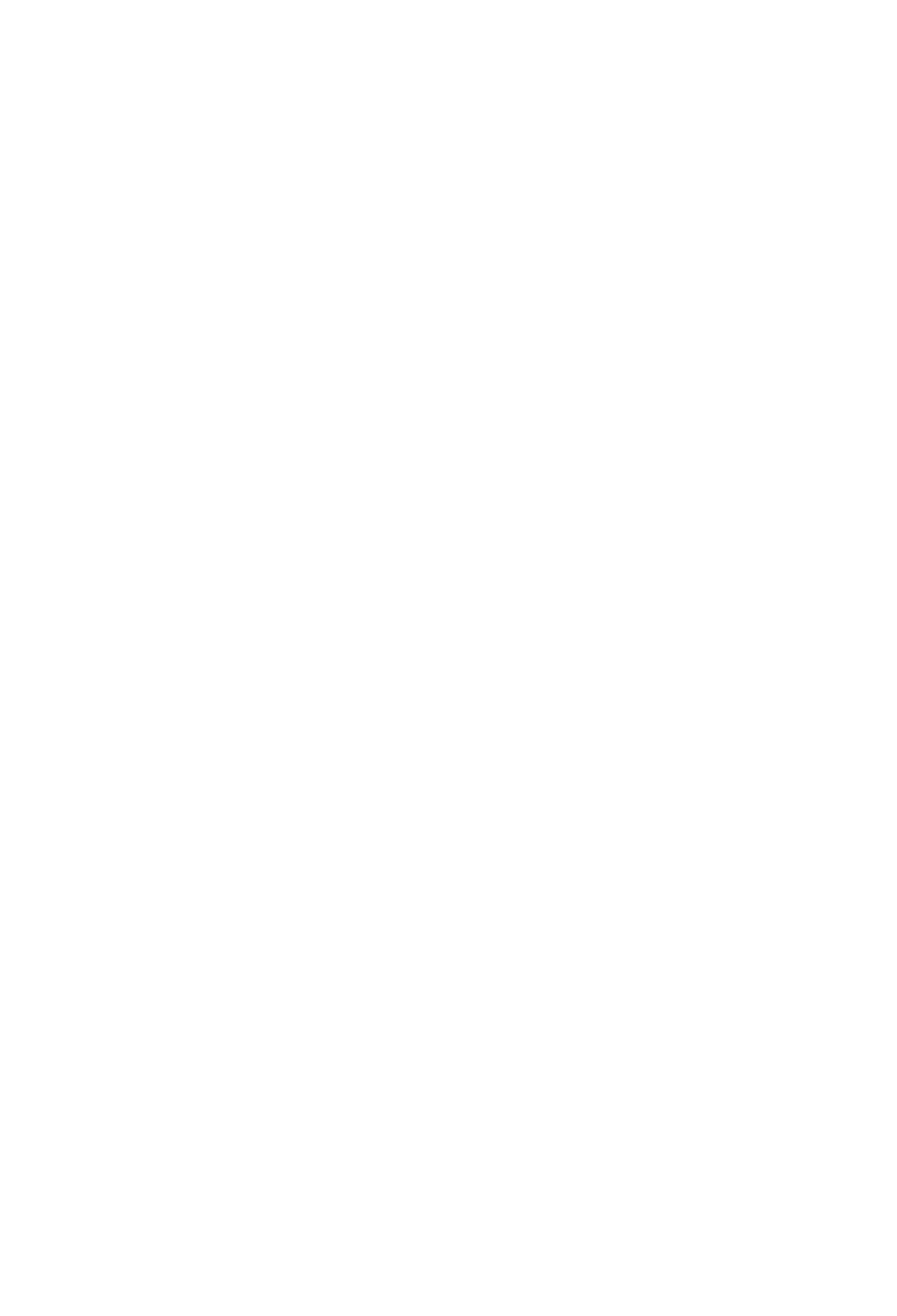$\overline{5}$ 

all frequencies in the range of interest, the received and transmitted waves have identical radiation directions regardless of the departure in frequency of the received wave from the frequency of the transmitted wave.

Although the circuit of FIG. 3 has been described for time-sharing operation in which periods of reception are alternated with periods of transmission, it will be appreciated that this basic circuit can be readily adapted for duplex communication use in which signals are transmitted to the target at the same time that signals of a different  $10$ frequency are received from a transmitter in the target. This requires only that the circulator be in the form of a diplexer so that the receiver may be isolated from the reflections of the antenna circuit. Holding circuit 145 can be adjusted for minimum pulse stretching in this ap- 15 be again self-adjusted by means of the closed loop so as plication and gate 137 can be set to close both circuits. The frequency departure of the received signal from the transmitted signal is again neutralized in the phase comparator since the reference signal itself is a function of the frequency of the received signal.

The line stretchers 125 are again automatically adjusted in response to the received wave. The direction of propagation of the simultaneously transmitted wave is determined by this adjustment.

It will be further appreciated that this circuit is useful 25 in high gain communication systems since the system can operate on a narrow bandwidth so as to adjust automatically to the phase and frequency of the carrier, yet operate as a wide band system adjusted to transmit and receive all sidebands coherently.

Consider an array of antenna elements in which the individual elements are adjusted in phase by ordinary phase shifters. A wave front of electromagnetic energy consisting of a single frequency carrier arriving at an angle to the plane of the array, will reach the individual 35 antenna elements at successively different times. These delays in arrival time are equivalent to specific phase delays at the carrier frequency. The phase shifters can be adjusted to compensate for these resulting phase delays and to bring the individual signals into coherence at some 40 point in the circuit. If now, the carrier is modulated, sideband frequencies will appear in addition to the carrier frequencies. The delay in arrival time of the wave front at the various antenna elements represents a different phase shift for each of these individual frequencies. The 45 phase shift that was used to bring the portions of the carrier signal into coherence will not serve to bring the sideband frequencies into coherence.

Consider, however, the case of a system such as that depicted in FIG. 3 in which a TEM mode line stretcher is used to bring the various portions of the signal into coherence. Variations in times of arrival at the various antenna elements are compensated by adjusting the path lengths of the various loops. The adjutsed loop lengths are the same for the sideband frequencies as for the carrier frequency. The signals are coherent regardless of frequency. In this way, maximum gain for a wideband communication system is automatically achieved by using just the carrier frequency for adjustment. The loop can employ narrow band filters 123 and 135 that pass only the modulation product that corresponds to the difference between the carrier frequency of the received wave and the frequency of the source 133. This provides efficient noise elimination and rapid loop response without sacrificing the necessary bandwidth for the intelligence-carrying sideband frequencies.

Although the circuit of FIG. 3 will adjust properly when the signals reaching the various antenna elements are within a wavelength, a certain amount of ambiguity results from the fact that the individual loops can lock on a succeeding wavefront and cause the system to operate at less than optimum efficiency. This ambiguity problem can be overcome by providing auxiliary means for obtaining a preliminary coarse adjustment. This can be accomplished conveniently by inserting additional coarse  $75$ 

line stretchers in each antenna lead. These coarse line stretchers can then be adjusted manually or by means of computers, after which time the closed loop line stretchers 125 can be adjusted precisely by the loop components.

The coarse line stretchers may conveniently employ TEM mode coaxial or planar transmisison line devices. In situations involving widely spaced antenna elements, known variable delay lines employing magnetic recording techniques may be used if desired.

In situations, for instance, in which a system is alternately switched between the transmitting and receiving functions, the coarse line stretchers can be adjusted by a computer during the transmit portion of the cycle. During the next receive portion of the cycle, the system can

to remove any accumulated errors.

Although the basic circuit of FIG. 3 is adequate for many applications in which the target remains in the far field, it will be appreciated that refinements of this basic

circuit may be used when more elaborate transmission 20 systems are involved.

Radio links with artificial satellites, for instance, might involve numerous telemetry channels. For such applications, the basic circuit of FIG. 3 may be modified for use with a more complex receiver.

FIG. 4 depicts such a modified circuit used in conjunction with a particular radio tracking and communication receiver described by M. H. Brockman et al. on pages 643-654 of the Proc. of the I.R.E. for April 1960. The

 $30<sub>3</sub>$ Brockman receiver employs a phase-coherent, double conversion superheterodyne system that may be used in the reference antenna circuit to provide first and second local oscillator signals as well as a reference oscillator signal to the various phase lock loops.

The double conversion means and A.G.C. loop 147 of the Brockman receiver may be further used in each phase lock loop in place of the corresponding heterodyning means 131 of the basic circuit.

The circuit of FIG. 4 also may incorporate a computertuned coarse line stretcher in each antenna lead.

Each of the previously described loops can be used as self-locking loops operating on received signals only. Coherent signals can be taken from appropriate points such as the loop input to the comparators. However, in applications in which it is desired to use the antenna system only for reception, the circuit can be simplified by eliminating the circulator.

A simplified circuit for this type of service is illustrated in FIG. 5. In this circuit, electromagnetic energy is received by an antenna array element 221, converted  $50$ to a convenient intermediate frequency, and coupled to a phase-locked loop 223. This incoming signal is mixed in modulator 225 with the output of voltage tunable oscillator 227. The output of modulator 225 is passed through an intermediate frequency tuned filter 235 to 55 phase comparator 239. Intermediate frequency reference 241 is coupled to each phase comparator in the system. The output of the phase comparator is used to adjust the frequency output of oscillator 227 as explained with reference to oscillator 27 of FIG. 2. A coherent signal 60 may be taken from each loop at the output of modulator 225.

The operation of this circuit can be better understood by considering the initial signal reaching antenna 221. Assume that this signal contains a Doppler frequency 65 component and has been retarded in phase. This signal is converted to an intermediate frequency and mixed with some initial modulating signal supplied by oscillator 227 in modulator 225. The output of this modulator is passed through filter 235 so that only the desired modula- $70$ tion product is passed on to the phase comparator.

Under the assumed conditions, the output of the filter, will in general, differ in phase and frequency from the output of standard reference 241 so that an error voltage will appear at the output of phase comparator 239. This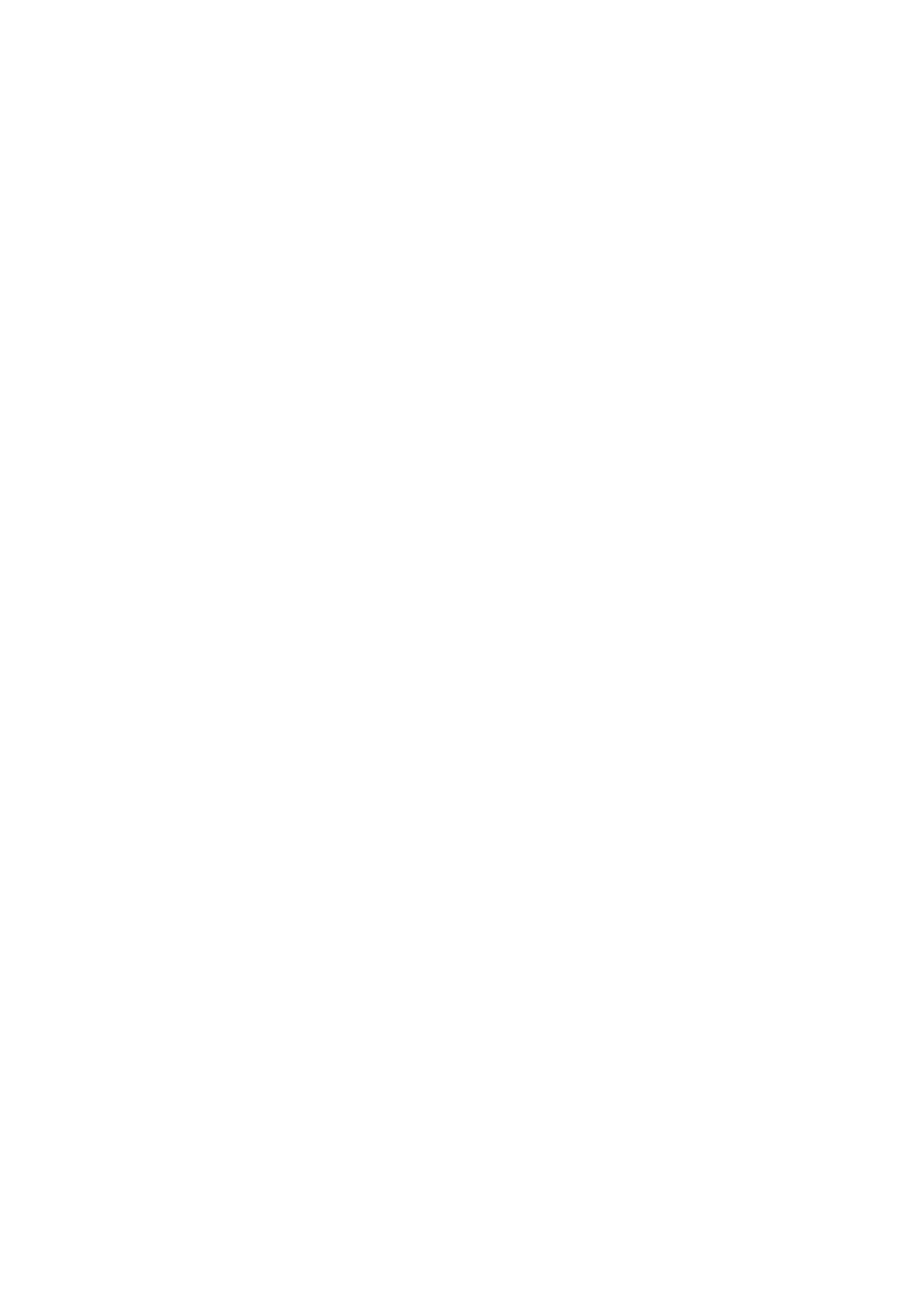error voltage will tend to change the frequency and phase of oscillator 227 so as to reduce the error voltage. This transistory situation will exist until the oscillator produces such a modulating voltage that substantially no signal appears at the output of the phase comparator. When this balanced condition is attained, the oscillator 227 will be providing a signal of such frequency and phase that when it is effectively subtracted from the incoming signal in modulator 225, a signal equal in phase and frequency to the intermediate frequency standard 10 reference will be coupled to the phase comparator. Since the intermediate frequency reference is common to all the loops, the loop signal being supplied to the phase comparators at balance is coherent in each loop.

ponent of the received signal to the standard reference frequency, and then the action of the feedback loop forces the phase of the signal to be locked to that of the standard. Since the circuits are all phase locked to the same standard, the sidebands may be added coherently. 20 Thus the signal-to-noise ratio of the array is equal to the number of individual antenna elements multiplied by the signal-to-noise ratio of one of these elements. The information-carrying sideband is prevented from affecting the loop by a narrow band filter 235. At balance, each 25 loop in the system will produce a sideband with essentially the same phase. For this reason the signals may be added coherently.

Although several embodiments of the invention have been shown and described, it is understood that numerous 30 and varied other arrangements can readily be devised in accordance with these principles by those skilled in the art without departing from the spirit and scope of the invention. 35

What is claimed is:

1. A high gain antenna system comprising a source of independently generated intermediate frequency reference voltage; a plurality of controlled antenna elements; a phase locked loop coupled to each controlled antenna ele-40 ment; each phase locked loop including correction means for adjusting the phase of a signal flowing in said loop, said correction means being connected to receive a signal directly from the associated antenna element, heterodyning means connected to receive a signal from said correction means for converting the signal in a portion of the 45 loop to a signal having a frequency equal to that of the reference voltage, a phase comparison means for producing an error voltage whenever the phase of the loop signal differs from the phase of the reference voltage, said correction means being responsive to the output of said 50 comparison means so as to adjust the phase of the loop signal until the error voltage disappears; and output means for extracting a coherent signal from each loop upon the reception of an electromagnetic wave by said antenna element. 55

2. A high gain antenna system comprising a source of independently generated intermediate frequency reference voltage, a plurality of controlled antenna elements, a phase locked loop coupled to each controlled antenna element, said loops each containing synchronizing means 60 connected to receive a signal directly from the associated antenna element, heterodyning means connected to receive a signal from said synchronizing means for producing a signal in a portion of said loop with a frequency equal to that of said reference voltage, comparison means 65 coupled to said source of reference voltage for producing an error voltage whenever the signal in said loop departs from synchronism with said reference voltage, control means coupled to receive the output of said comparison means, said synchronizing means being coupled to 70 said control means for correcting the signal in said loop whenever such signal departs from the reference, and signal output means for extracting a coherent signal from each loop upon the reception of an electromagnetic wave by said antenna elements.

3. A high gain antenna system for alternately transmitting and receiving electromagnetic energy comprising an intermediate frequency reference source; a radio frequency reference source; a radio frequency power source providing energy at a frequency equal to the sum of the frequencies provided by the two reference sources; a plurality of antenna elements; an individual phase locked loop coupled to each antenna element; said phase locked loops each including a modulator coupling the loop to the respective antenna element, frequency mixing means to produce a signal having a frequency equal to the difference in frequencies of the signal from said radio frequency reference source and a signal from said modulator, means for comparing the incoming mixing means out-In essence then, this circuit compares the carrier com- $15$  put signal in that loop to the intermediate frequency reference, means for compensating for the departure in phase and frequency of the received signal from the radio frequency reference, means for subtracting the amount of this departure from a subsequently transmitted signal, output means for coupling a coherent signal to external utilization means upon the reception of an electromagnetic wave; and switching means for periodically coupling the source of radio frequency power to the antenna elements through the individual compensating means.

> 4. A self-focusing antenna system for alternately transmitting and receiving electromagnetic energy comprising a source of radio frequency energy, a reference source of intermediate frequency voltage, a plurality of antenna elements, an individual phase locked loop coupled to each antenna element, said phase locked loops each including a reciprocal single side band suppressed carrier modulator coupled to the associated antenna element for shifting the phase and frequency of the incoming signals, a phase comparator coupled to said modulator and to said reference source for obtaining an output voltage representative of the phase and frequency difference between the shifted incoming signal and the reference signal, a voltage tunable oscillator coupled to the output of said phase comparator and to said modulator so that the modulation frequency supplied to the modulator is changed until the output from said phase comparator reaches a predetermined minimum value, holding means for maintaining the desired modulation frequency throughout a transmitting cycle, and coupling means for connecting said radio frequency source to each antenna through the respective modulators so that the phase of the transmitted signal is shifted by the same amount as the preceding received signal.

5. A high gain antenna system responsive to signals containing a Doppler component comprising a reference source of intermediate frequency energy; a reference source of radio frequency energy; and a transmitter source of radio frequency energy having a frequency numerically equal to the sum of the frequencies of said intermediate frequency reference and said radio frequency reference; a plurality of antenna elements; individual phase locked loops coupled to each antenna element; said phase locked loops each including a voltage tunable oscillator, a reciprocal single sideband suppressed carrier modulator coupled to said voltage tunable oscillator and to the associated antenna element so as to provide an output equal in frequency and phase to the difference between the received signal and the voltage tunable oscillator signal, a mixer coupled to the output of said modulator and to said radio frequency reference source, comparison means coupled to said mixer and said intermediate frequency source so that an error signal is produced whenever the phase or frequency of the signal from said mixer departs from said intermediate frequency reference, conducting means interconnecting said phase comparator and said voltage tunable oscillator so that the frequency of the voltage tunable oscillator is adjusted upon reception of an electromagnetic wave until substantially no error signal appears at the output of the phase com-75 parator, output means for extracting a coherent signal